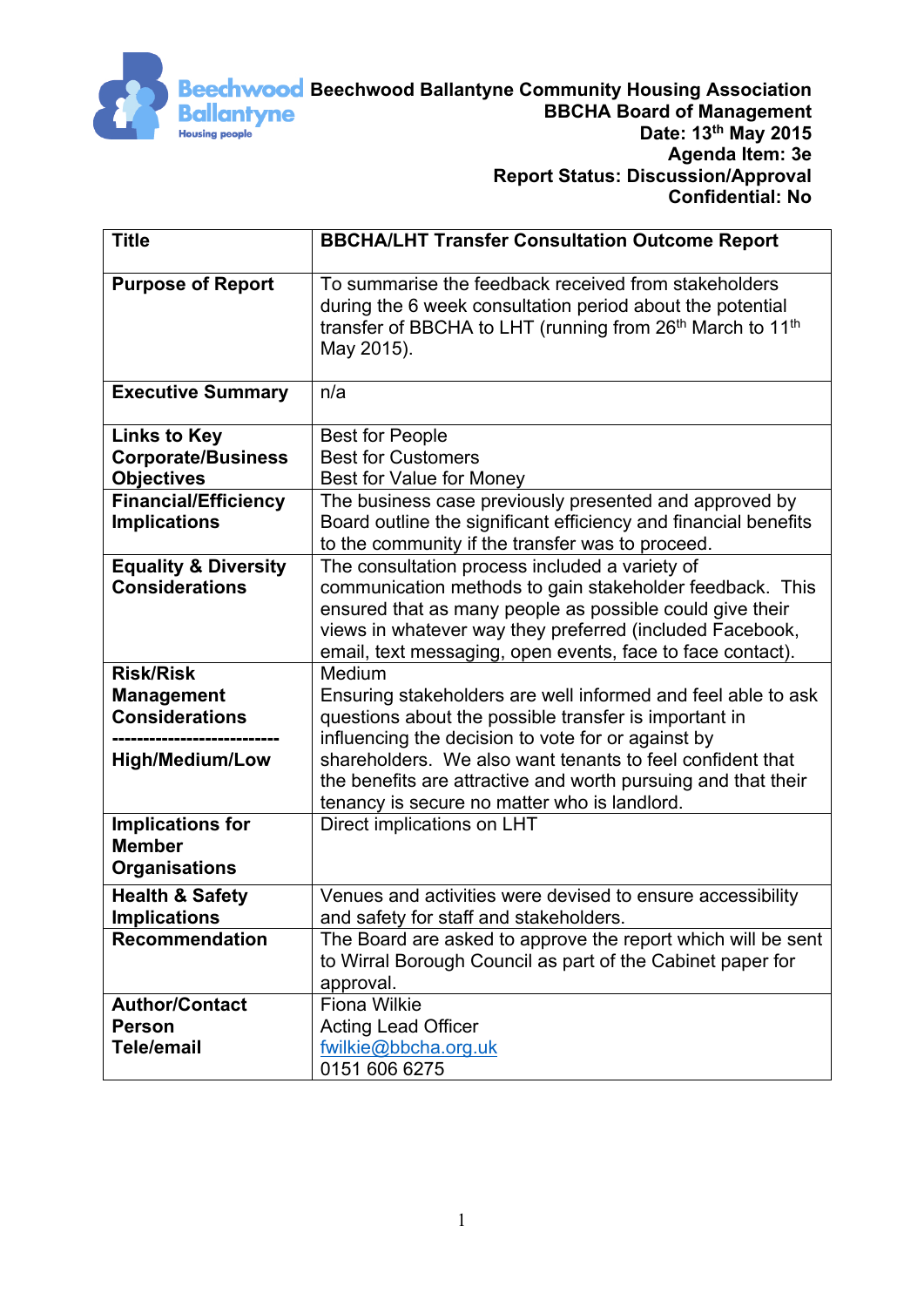# **BBCHA/LHT Transfer Consultation Outcome Report**

## **1. Introduction and Background**

As part of the process for considering a transfer of engagements to LHT, BBCHA undertook a formal 6 week consultation process involving a wide range of stakeholders. This process followed the broad requirements of the Homes and Communities Agency and advice sought from Trowers and Hamlins (BBCHA's legal advisors).

## 2. **Consultation Process and Timetable**

The consultation process commenced formally on 26<sup>th</sup> March and ran until 11<sup>th</sup> May 2015. The consultation process adopted included a number of methods to encourage participation from stakeholders including formal letters, meetings with Wirral Borough Council and shareholders, open events for the public and updates on progress being posted on BBCHA's website, twitter and Facebook.

The consultation with stakeholders included the following formal actions:

| <b>Date</b>                                  | <b>Details</b>                                                                                                                                                                                                                                                                                                                                                          |
|----------------------------------------------|-------------------------------------------------------------------------------------------------------------------------------------------------------------------------------------------------------------------------------------------------------------------------------------------------------------------------------------------------------------------------|
| 12 <sup>th</sup> January<br>2015             | A letter sent to all tenants and leaseholders explaining that<br>the BBCHA Board was considering negotiations with LHT and<br>that over the coming months more information would be<br>provided.                                                                                                                                                                        |
| 9 <sup>th</sup> February<br>2015             | Meeting with Wirral Borough Council Officers, Symphony<br>Housing Group and BBCHA to explain the rationale behind<br>the possible transfer.                                                                                                                                                                                                                             |
| 26 <sup>th</sup> March<br>2015               | Meeting with Wirral Borough Council Officers, BBCHA and<br>LHT to provide an update on progress and the outline<br>business case.                                                                                                                                                                                                                                       |
| 26 <sup>th</sup> March<br>2015               | More detailed information on how the negotiations were<br>progressing was sent to all BBCHA tenants. Included<br>frequently asked questions, summary of benefits, comments<br>card and freepost envelope. Letter advertised the open<br>sessions and how to get in touch with BBCHA. Mirrored<br>information was also placed on BBCHA website, twitter and<br>Facebook. |
| 31 <sup>st</sup> March<br>2015               | Meeting with Wirral Borough Council Officers and Councillors<br>to provide a briefing on the business case.                                                                                                                                                                                                                                                             |
| 8 <sup>th</sup> April 2015                   | Invitation sent to all shareholders to attend a<br>consultation/communication meeting to outline the business<br>case. Invitation included a full copy of the business case<br>document.                                                                                                                                                                                |
| 15th April<br>2015                           | Tenants newsletter published outlined key benefits that could<br>be realised with the transfer took place compared to BBCHA<br>staying as it is.                                                                                                                                                                                                                        |
| 16 <sup>th</sup> April<br>2015<br>(Thursday) | Open session held at BBCHA office in the early evening.<br>Advertised via mailshot, twitter, website and Facebook. Staff<br>and Board Members also talked to local people about the<br>transfer outside the main shopping area.                                                                                                                                         |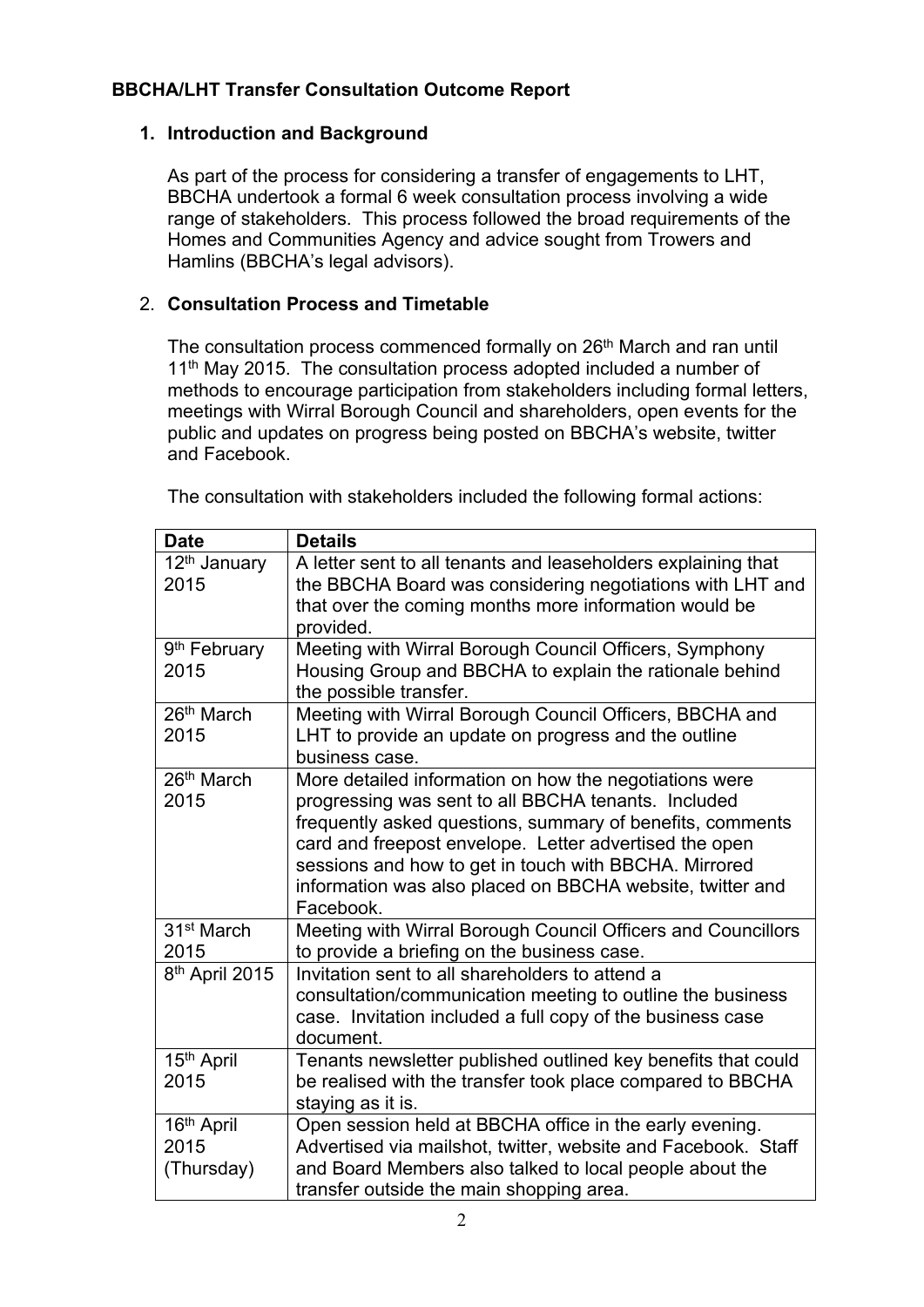| 17th April<br>2015 (Friday) | Open session held at BBCHA office at lunch-time. Advertised<br>via mailshot, twitter, website and Facebook. Staff and Board<br>Members also talked to local people about the transfer<br>outside the main shopping area. |
|-----------------------------|--------------------------------------------------------------------------------------------------------------------------------------------------------------------------------------------------------------------------|
| 18 <sup>th</sup> April      | Open session held at BBCHA office at lunch-time. Advertised                                                                                                                                                              |
| 2015                        | via mailshot, twitter, website and Facebook. Staff and Board                                                                                                                                                             |
| (Saturday)                  | Members also talked to local people about the transfer<br>outside the main shopping area.                                                                                                                                |
| 22 <sup>nd</sup> April      | Letter sent to all BBCHA tenants providing an update on the<br>consultation process so far giving answers to the common<br>questions asked. Invited tenants to contact BBCHA if had<br>any further queries.              |
| 22 <sup>nd</sup> April      | Letter sent to all commercial leaseholders confirming their<br>position in relation to the transfer and to confirm no plans are<br>being contemplated regarding shutting the shops.                                      |
| 24th April                  | Meeting held with BBCHA shareholders, BBCHA and LHT                                                                                                                                                                      |
| 2015                        | officers to outline the business case and answer questions.                                                                                                                                                              |
| 28 <sup>th</sup> April      | Meeting with Wirral Borough Council Officers to provide an                                                                                                                                                               |
| 2015                        | update on the consultation process to date.                                                                                                                                                                              |

Throughout the process BBCHA staff and Board Members have responded to emails, text messages and direct contact from tenants and other stakeholders asking questions about the possible transfer. All questions and comments were formally recorded by staff and Board Members and these were logged on BBCHA's contact system.

It should be noted that prior to the consultation process commencing tenants reported to BBCHA that a petition had been started by a tenant shareholder who opposed the transfer. The Acting Lead Officer met with the person organising the petition and during this meeting asked them to engage in the consultation process and to voice their concerns directly to officers so that issues could be addressed and discussed. No petition was submitted to BBCHA for consideration and no specific concerns were submitted other than they were opposed to any transfer.

#### 3. **Summary of Comments and Feedback from Stakeholders about the Transfer**

134 contacts were made to BBCHA asking about the transfer. (a small number of these include repeat contact from the same people).

Of those who contacted BBCHA 121 contacts were from BBCHA tenants (90%) and 14 contacts were from other people living and working in the area (including those living with other social landlords, owner occupiers and 2 commercial leaseholders). This gives an overall response rate from tenants of 15% (based on BBCHA's 823 homes).

Stakeholders in the main wanted to know how the transfer would directly affect them and asked for clarification about the impact it could have on them and sought reassurance.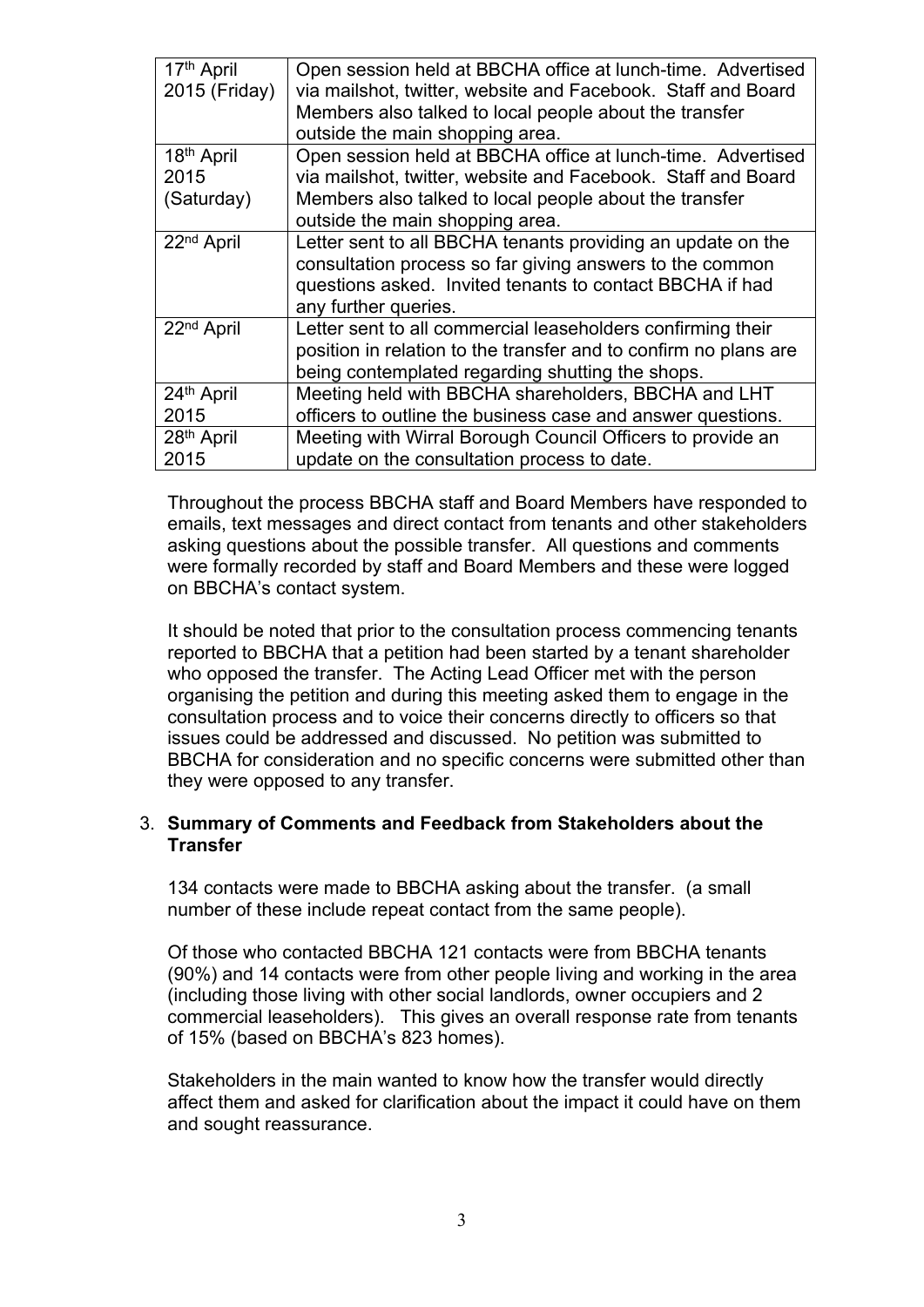The table below shows the most common questions or queries raised by stakeholders. A much more detailed report is included in appendix 1.

| <b>What common</b><br>questions did<br>stakeholders ask<br>about?                                                                           | <b>Number</b>             | % of all<br><b>BBCHA</b><br>tenants<br>who<br>made<br>contact | <b>Response provided</b>                                                                                                                                                                                                                                                                                                                                                                                                                                                                                                                                                                                                |
|---------------------------------------------------------------------------------------------------------------------------------------------|---------------------------|---------------------------------------------------------------|-------------------------------------------------------------------------------------------------------------------------------------------------------------------------------------------------------------------------------------------------------------------------------------------------------------------------------------------------------------------------------------------------------------------------------------------------------------------------------------------------------------------------------------------------------------------------------------------------------------------------|
| Overall no<br>concerns as long<br>as services can be<br>quaranteed to be<br>maintained and no<br>changes to<br>tenancy rights<br>take place | 98 (7 are<br>not tenants) | 76%                                                           | Right to Buy and Right to Acquire<br>$\blacksquare$<br>confirmed is protected<br>Repairs service confirmed will be of the<br>$\overline{a}$<br>same standard<br>Home support service will be retained<br>Local office retained<br>$\overline{a}$<br>No changes to tenancy agreement will<br>take place<br>No increase in rent charges other than<br>$\overline{\phantom{0}}$<br>outlined in tenancy agreement<br>Will still address ASB<br>$\overline{a}$<br>Shops will not be shut<br>Will continue investing in the area<br>including building more homes and<br>addressing issues like vacant land and<br>play areas |
| General enquiry<br>about why the<br>transfer was being<br>considered                                                                        | 24 (3 non-<br>tenants)    | 17%                                                           | Provided information on why LHT chosen<br>$\qquad \qquad \blacksquare$<br>Provided information about the Boards<br>$\overline{\phantom{a}}$<br>decision and the risks BBCHA are<br>exposed to<br>Provided information on potential benefits<br>$\overline{\phantom{0}}$<br>Reiterated information previously sent out<br>$\qquad \qquad \blacksquare$                                                                                                                                                                                                                                                                   |
| Opposed to<br>transfer including<br>being unhappy<br>about consultation<br>process                                                          | 13 (4 non-<br>tenants)    | 7%                                                            | Provided additional information including<br>$\overline{a}$<br><b>Business case Summary and offered</b><br>discussions with officers<br>Provided details about consultation<br>$\overline{a}$<br>process being followed<br>Number of comments did not give specific<br>$\overline{a}$<br>reasons why opposed so general<br>information given                                                                                                                                                                                                                                                                            |

\* The percentage of responses received has been divided by the total number of contacts made by tenants to **BBCHA.**